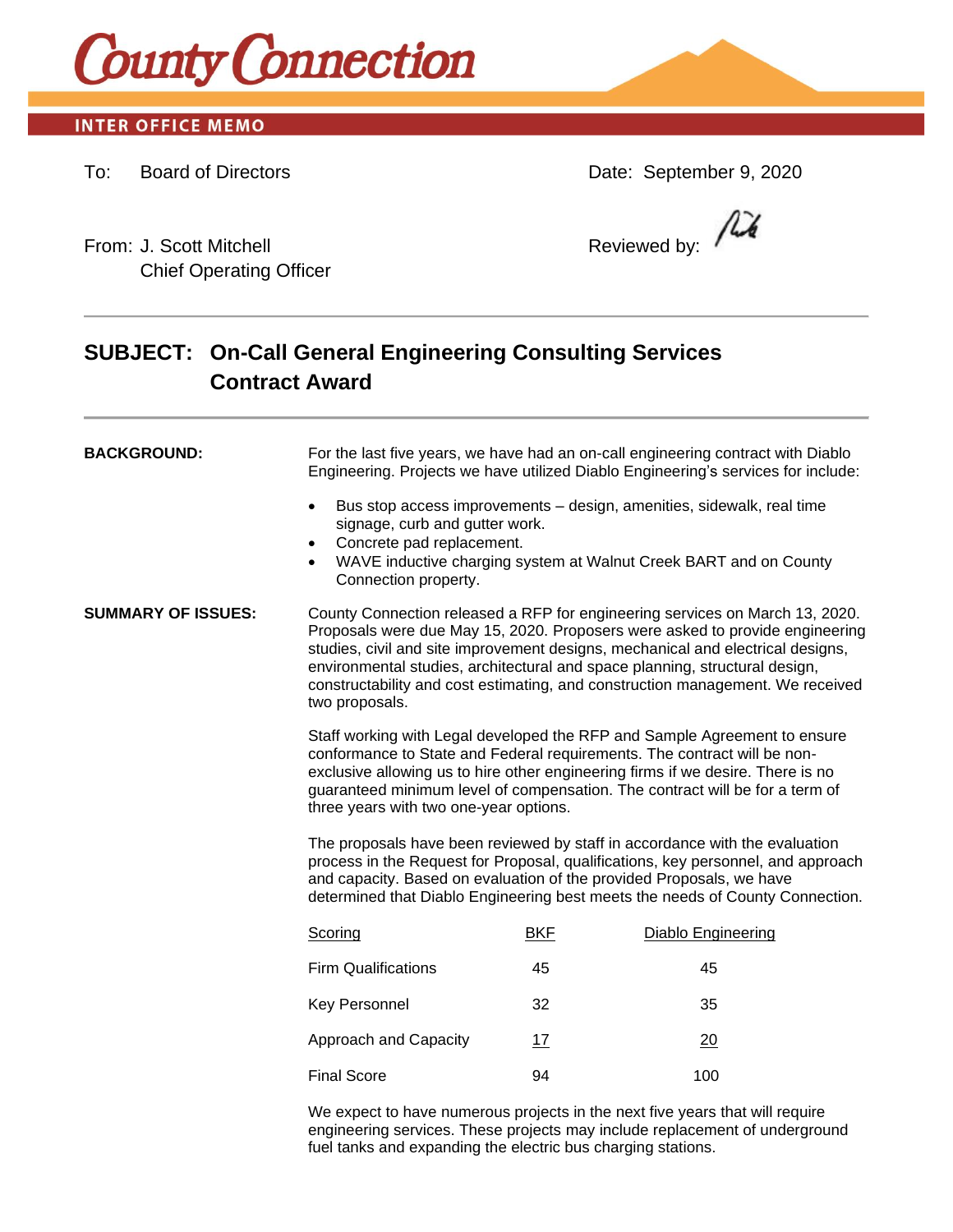Board of Directors September 9, 2020 Page 2

| <b>OPTION 1:</b>               | The A&F Committee recommend that the County Connection Board of Directors<br>authorize the General Manager to enter into a contract with Diablo Engineering<br>for the On-Call General Engineering Consulting Services.                                                                                                                                                    |  |
|--------------------------------|----------------------------------------------------------------------------------------------------------------------------------------------------------------------------------------------------------------------------------------------------------------------------------------------------------------------------------------------------------------------------|--|
| <b>OPTION 2:</b>               | Release new Request for Proposal for On-Call General Engineering Consulting<br>Services.                                                                                                                                                                                                                                                                                   |  |
| <b>FINANCIAL IMPLICATIONS:</b> | Will be determined annually based on Capital Projects. Total not to exceed<br>1.8 million over three years with two one-year options.                                                                                                                                                                                                                                      |  |
| <b>RECOMMENDATION:</b>         | The A&F Committee recommend that the Board of Directors at its September 17,<br>2020, meeting, adopt Resolution No. 2021-008 authorizing the General Manager<br>to award a contract for On-Call General Engineering Services to Diablo<br>Engineering for the amount not to exceed 1.8 million over the contract term three<br>years with two additional one-year options. |  |
| <b>ACTION REQUESTED:</b>       | The A&F Committee recommend that the Board of Directors at its September 17,<br>2020, meeting, adopt Resolution No. 2021-008 authorizing the General Manager<br>to enter into a contract with Diablo Engineering for the On-Call General<br><b>Engineering Consulting Services.</b>                                                                                        |  |